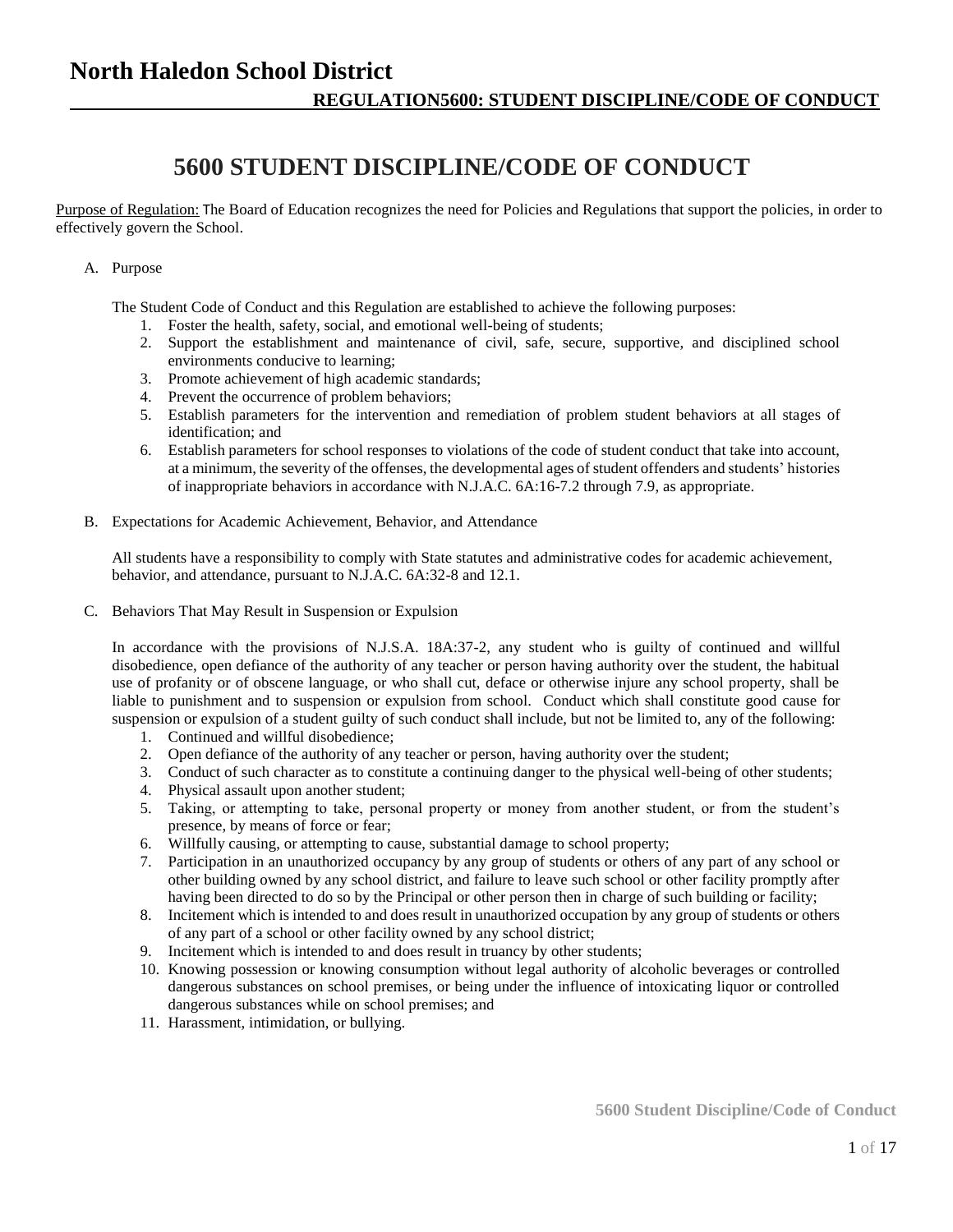Students shall also be suspended from school for assault upon a school staff member in accordance with the provisions of N.J.S.A. 18A:37-2.1 and 2.2.

### D. Students' Rights

Students subject to the consequences of the Student Discipline/Code of Conduct Policy and Regulation shall be informed of their rights, pursuant to N.J.A.C. 6A:16-7.1(c)3.i. through vii., that include:

- 1. Advance notice of behaviors that will result in suspensions and expulsions that have been identified under authority of N.J.S.A. 18A:37-2;
- 2. Education that supports students' development into productive citizens;
- 3. Attendance in safe and secure school environments;
- 4. Attendance at school irrespective of students' marriage, pregnancy, or parenthood;
- 5. Due process and appeal procedures, pursuant to N.J.A.C. 6A:3-1.3 through 1.17, N.J.A.C. 6A:4 and, where applicable, N.J.A.C. 6A:14-2.7 and 2.8, and N.J.A.C. 6A:16-7.2 through 7.5;
- 6. Parent notification consistent with the policies and procedures established pursuant to N.J.A.C. 6A:16- 6.2(b)3 and N.J.A.C. 6A:16-7.1 through 7.9; and
- 7. Protections pursuant to 20 U.S.C. § 1232g, Family Educational Rights and Privacy Act; 34 CFR Part 99, Family Educational Rights and Privacy; 20 U.S.C. § 1232h, Protection of Pupil Rights; 34 CFR Part 98, Student Rights in Research, Experimental Programs and Testing; P.L. 104-191, Health Insurance Portability and Accountability Act; 45 CFR Part 160, General Administrative Requirements; 20 U.S.C. § 7165, Transfer of school disciplinary records; 42 CFR Part 2, Confidentiality of Alcohol and Drug Abuse Patient Records; N.J.S.A. 18A:40A-7.1, Confidentiality of certain information provided by pupils, exceptions; N.J.A.C. 6A:16-3.2, Confidentiality of student alcohol and other drug information; N.J.S.A. 18A:36-19, Pupil records, creation, maintenance and retention, security and access, regulations, nonliability; N.J.S.A. 2A:4A-60, Disclosure of juvenile information, penalties for disclosure; N.J.A.C. 6A:32-7, Student Records; N.J.A.C. 6A:14-2.9, Student records, as well as other existing Federal and State laws and rules pertaining to student protections.

#### E. Comprehensive Behavioral Supports

Below are behavioral supports that promote positive student development and the students' abilities to fulfill the behavioral expectations established by the Board. These behavioral supports may include, but are not limited to, the following:

1. Positive Reinforcement for Good Conduct and Academic Success

A student will be provided positive reinforcement for good conduct and academic success which may include, but are not limited to:

- a. UNIVERSAL: School wide and culturally relevant systems of support (all students).
- b. SELECTED: Classroom and small group strategies (At-Risk students).
- c. TARGETED: Individual interventions (high risk students).
- d. Any or all recommendations will be based upon and through the collaboration of the responsible classroom teacher, guidance counselor, and I&RS Team.
- 2. Supportive Interventions and Referral Services

A student may be referred to the school's Intervention and Referral Services Team in accordance with the provisions of N.J.A.C. 6A:16-8.1 and 8.2 and Policy and Regulation 2417.

3. Remediation of Problem Behavior

The following actions may be taken to remediate problem behavior. These actions will take into account the behavior's nature, the students' developmental ages, and the students' histories of problem behaviors and performance.

a. Restitution and Restoration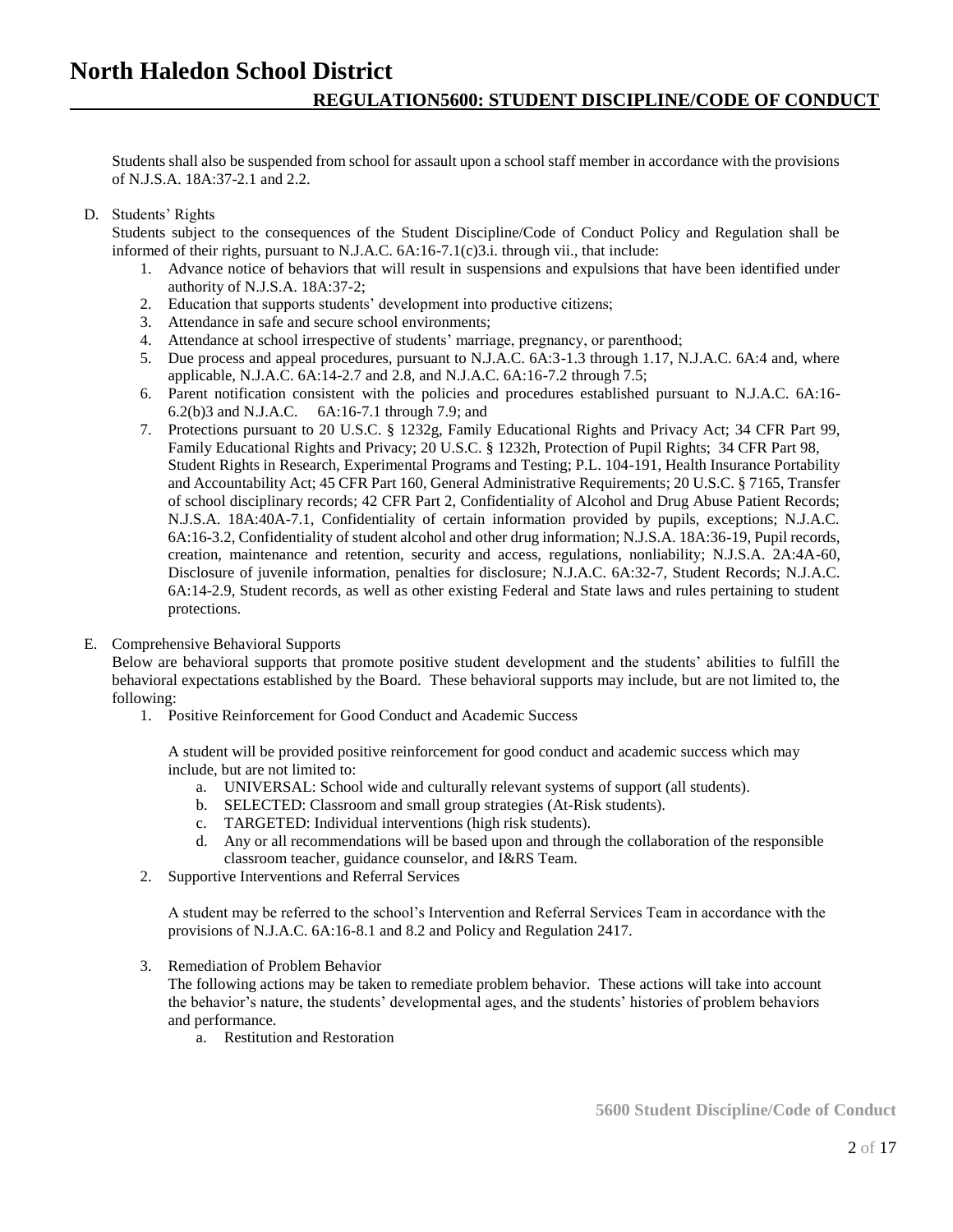- 1) A student may be required to make restitution for any loss resulting from the student's conduct; or
- 2) A student may be required, at the discretion of the school district and when appropriate, to restore to its former condition any damaged or defaced property resulting from the student's conduct.
- b. Counseling
	- 1) A student may be required to consult with school guidance counselors or Child Study Team members.
	- 2) The counselor will explain why the student's conduct is unacceptable to the school and damaging to the student, what the consequences of continued misconduct are likely to be, and appropriate alternative behaviors.
	- 3) The counselor may refer the student, as appropriate, for additional counseling, evaluation, intervention, treatment, or therapy. Referrals may be made to the Child Study Team, the school's Intervention and Referral Services Team, a public or private social agency, a legal agency, or any other referral service that may assist the student.
- c. Parent Conferences
	- 1) Students may be required to attend a meeting with their parent and appropriate school staff members to discuss the causes of the student's behavior, possible remediation, potential disciplinary measures, and alternative conduct.
- d. Alternate Educational Program
	- 1) Students may be assigned to an alternate educational program as recommended by the student's guidance counselor, classroom teacher, Child Study Team, and/or other school staff member.
- e. RESOURCE ROOM (additional services provided).
- f. SCHOOL WITHIN A SCHOOL SETTING.
- g. PULLOUT PROGRAM (on-site or off-site).
- 4. Students with Disabilities

For students with disabilities, the remedial measures and behavioral interventions and supports shall be determined and provided pursuant to N.J.A.C. 6A:14.

- F. School Responses to Violations of Behavioral Expectations
	- 1. In accordance with the provisions of N.J.A.C. 6A:16-7.1(c)5, the Student Code of Conduct shall include a description of school responses to violations of behavioral expectations established by the Board of Education that, at a minimum are graded according to the severity of the offenses, and consider the developmental ages of the student offenders and their histories of inappropriate behavior that shall:
		- a. Include a continuum of actions designed to remediate and, where necessary or required by law, to impose sanctions;
		- b. Be consistent with other responses, pursuant to N.J.A.C. 6A:16-5.5;
		- c. Provide for equitable application of the Code of Student Conduct without regard to race; color; religion; ancestry; national origin; nationality; sex; gender; sexual orientation; gender identity or expression; marital, domestic-partnership, or civil union; mental, physical, or sensory disability; or any other distinguishing characteristic, pursuant to N.J.S.A. 10:5-1 et seq. and
		- d. Be consistent with provisions of N.J.S.A. 18A:6-1, Corporal Punishment of Students.\
- G. Description of School Responses

School responses to violations of behavioral expectations are listed below: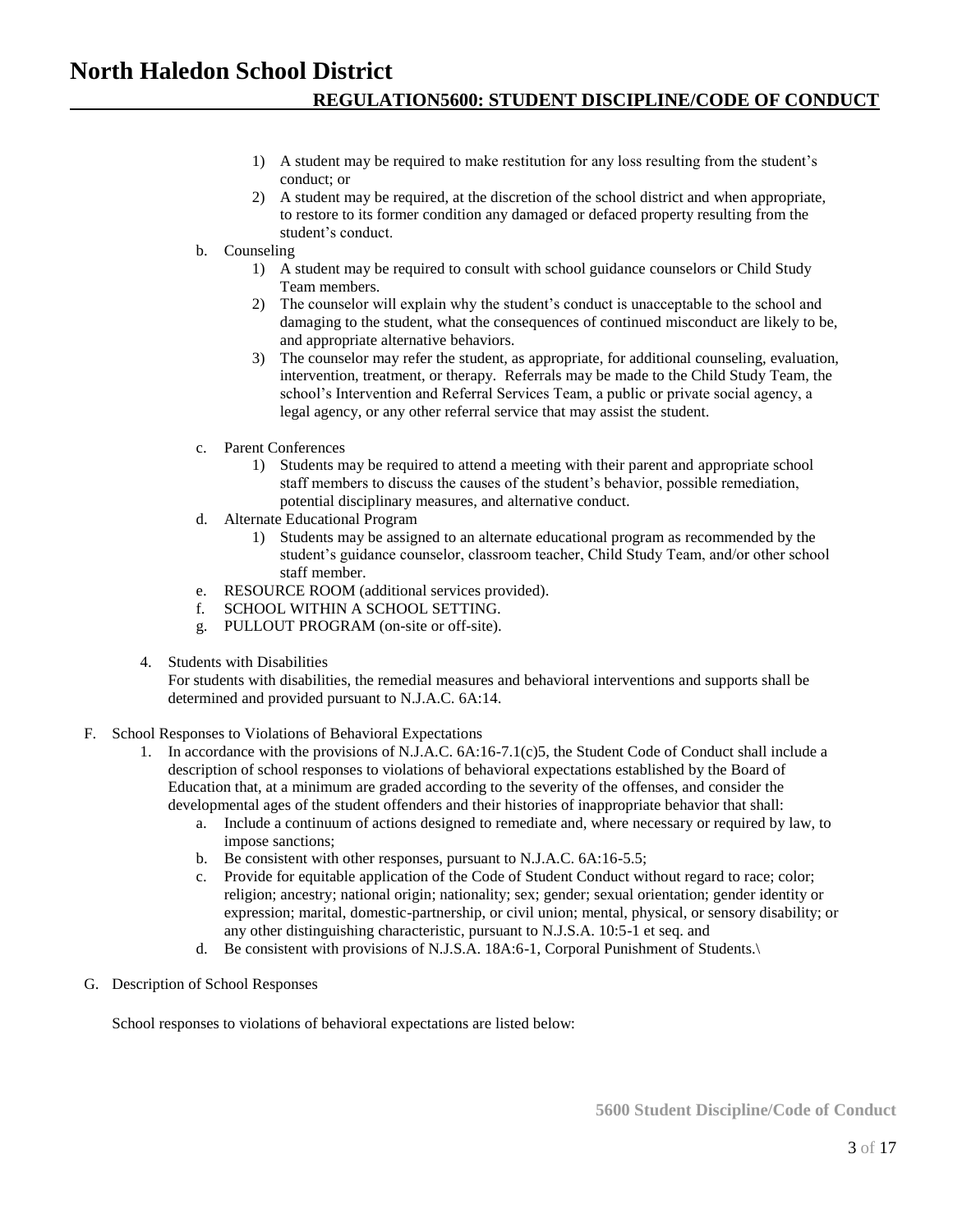- 1. Admonishment/Reprimand
	- a. A school staff member in authority may admonish or reprimand a student's unacceptable conduct and warn the student that additional misconduct may warrant a more severe penalty.
- 2. Temporary Removal from Classroom
	- a. The classroom teacher may direct the student report to the office of the administrator in charge of student discipline.
	- b. The teacher will complete a form that indicates the student's name and the conduct that has caused the student's removal from the teacher's room.
	- c. The administrator in charge of discipline will interview the student and determine which, if any, additional consequences shall be imposed.
- 3. Meeting with School Administration and Parent
	- a. The student's parent may be required to attend a meeting with the Principal or designee and the student to discuss the student's conduct and to ensure the parent and the student understand school rules and expectations.
- 4. Deprivation of Privileges
	- a. Students may be deprived privileges as disciplinary sanctions when designed to maintain the order and integrity of the school environment. These privileges may include, but are not limited to:
		- 1) Moving freely about the school building;
		- 2) Participation in co-curricular or inter/intrascholastic activities;
		- 3) Attendance at a school-related social or sports activity;
		- 4) Participation in a graduation ceremony;
		- 5) Transportation to and from school on a school bus; or
		- 6) Any other privilege the Building Principal or designee determines may be appropriate and consistent with Policy and Regulation 5600 and N.J.A.C. 6A:16-7.1 et seq.
- 5. Detention
	- a. A student may be required to report before or after the school day to detention. This detention may be assigned by the teacher or the Principal or designee.
	- b. Transportation to detention before school or from detention after school will be the responsibility of the parent.
	- c. A student may be excused from detention only for an unavoidable commitment previously made; any such excused detention must be made up on another day.
- 6. Grade Adjustment
	- a. A student who has cheated on a test or assignment, plagiarized material, falsified sources, refused to submit assignments, or otherwise indulged in academic dishonesty or negligence may suffer a reduced grade by virtue of the disqualified work. In no other instance may a student's grade be lowered as a direct penalty for misconduct.
- 7. In-school Suspension
	- a. If the school operates an in-school suspension program, a student may be removed from his/her regular classes and required to report to the in-school suspension program.
	- b. In-school suspension will not be imposed without the due process procedures set forth in Policy and Regulation 5610.
- 8. Suspension from School
	- a. A student may be denied the right to attend school for a period of time pursuant to N.J.S.A. 18A:37-2, N.J.A.C. 6A:16-7.2 and 6A:16-7.3, and Policy 5610.
	- b. Suspension from school will not be imposed without the due process procedures set forth in Policy and Regulation 5610.
- 9. Expulsion

**5600 Student Discipline/Code of Conduct**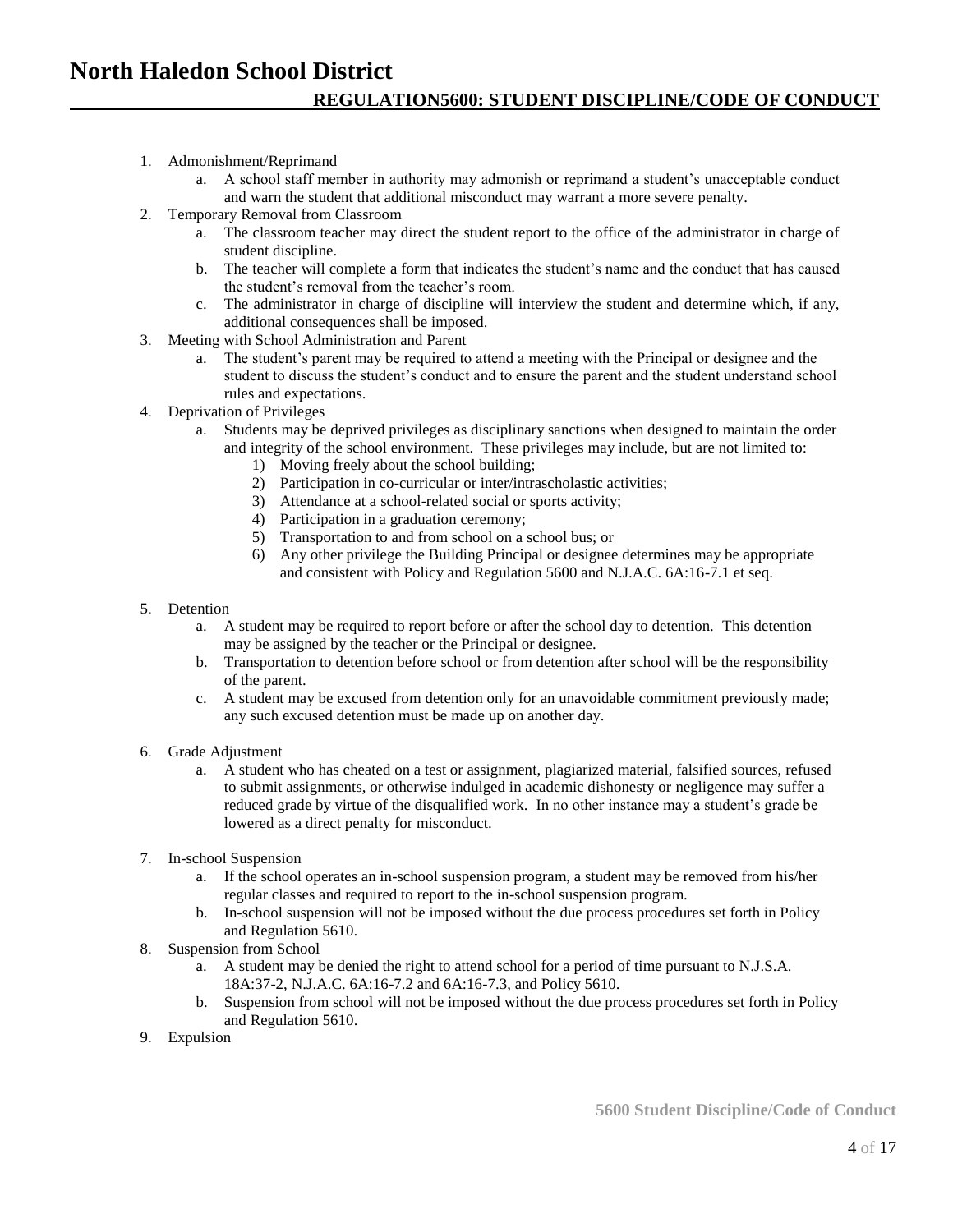- a. The Board may expel a general education student from school, pursuant to N.J.S.A. 18A:37-2, N.J.A.C. 6A:16-7.4, and Policy 5620.
- b. Expulsion is an extremely serious disciplinary measure and will not be imposed without the due process set forth in Policy and Regulation 5610 and Policy 5620.

### H. Chart of Discipline

1. Below is a Chart of Student Discipline listing school responses to violations of behavioral expectations which shall be approved by the Board and included in each school's student handbook. These behavioral expectations and school responses include, but are not limited to:

| Memorial Elementary School                                                                                                                                                                       |                                                                                                                                                                                                                                                                                      |                       |                      |  |
|--------------------------------------------------------------------------------------------------------------------------------------------------------------------------------------------------|--------------------------------------------------------------------------------------------------------------------------------------------------------------------------------------------------------------------------------------------------------------------------------------|-----------------------|----------------------|--|
| <b>Chart of Student Discipline</b>                                                                                                                                                               |                                                                                                                                                                                                                                                                                      |                       |                      |  |
| Below is a Chart of Student Discipline listing school responses to violations of behavioral<br>expectations. These behavioral expectations and school responses include; but are not limited to: |                                                                                                                                                                                                                                                                                      |                       |                      |  |
| <b>Violation</b>                                                                                                                                                                                 | <b>First Offense</b>                                                                                                                                                                                                                                                                 | <b>Second Offense</b> | <b>Third Offense</b> |  |
| Arson/Setting a fire                                                                                                                                                                             | In every case of arson:                                                                                                                                                                                                                                                              |                       |                      |  |
|                                                                                                                                                                                                  | <b>OSS</b>                                                                                                                                                                                                                                                                           |                       |                      |  |
|                                                                                                                                                                                                  | Notification to the Police                                                                                                                                                                                                                                                           |                       |                      |  |
|                                                                                                                                                                                                  | Loss of privileges                                                                                                                                                                                                                                                                   |                       |                      |  |
| Weapons                                                                                                                                                                                          | In every case of a weapon found on school property:<br>The item will be confiscated and not returned, student will be suspended<br>and/or subject for more severe consequences, and notification to the police.<br>A formal complaint will be filed with the police by the district. |                       |                      |  |
|                                                                                                                                                                                                  | Loss of various privileges.                                                                                                                                                                                                                                                          |                       |                      |  |
| Use or Possession of an<br><b>Exploding Device</b>                                                                                                                                               | In every case of use or possession of an exploding device:<br><b>OSS</b><br>Notification to the police                                                                                                                                                                               |                       |                      |  |
|                                                                                                                                                                                                  | Loss of various privileges                                                                                                                                                                                                                                                           |                       |                      |  |
| Wrongful Entry                                                                                                                                                                                   | In every case of wrongful entry:                                                                                                                                                                                                                                                     |                       |                      |  |
|                                                                                                                                                                                                  | <b>OSS</b><br>Notification to the Police<br>Loss of various privileges                                                                                                                                                                                                               |                       |                      |  |
| <b>Falsifying Alarm</b>                                                                                                                                                                          | In every case of falsifying alarm:<br><b>OSS</b>                                                                                                                                                                                                                                     |                       |                      |  |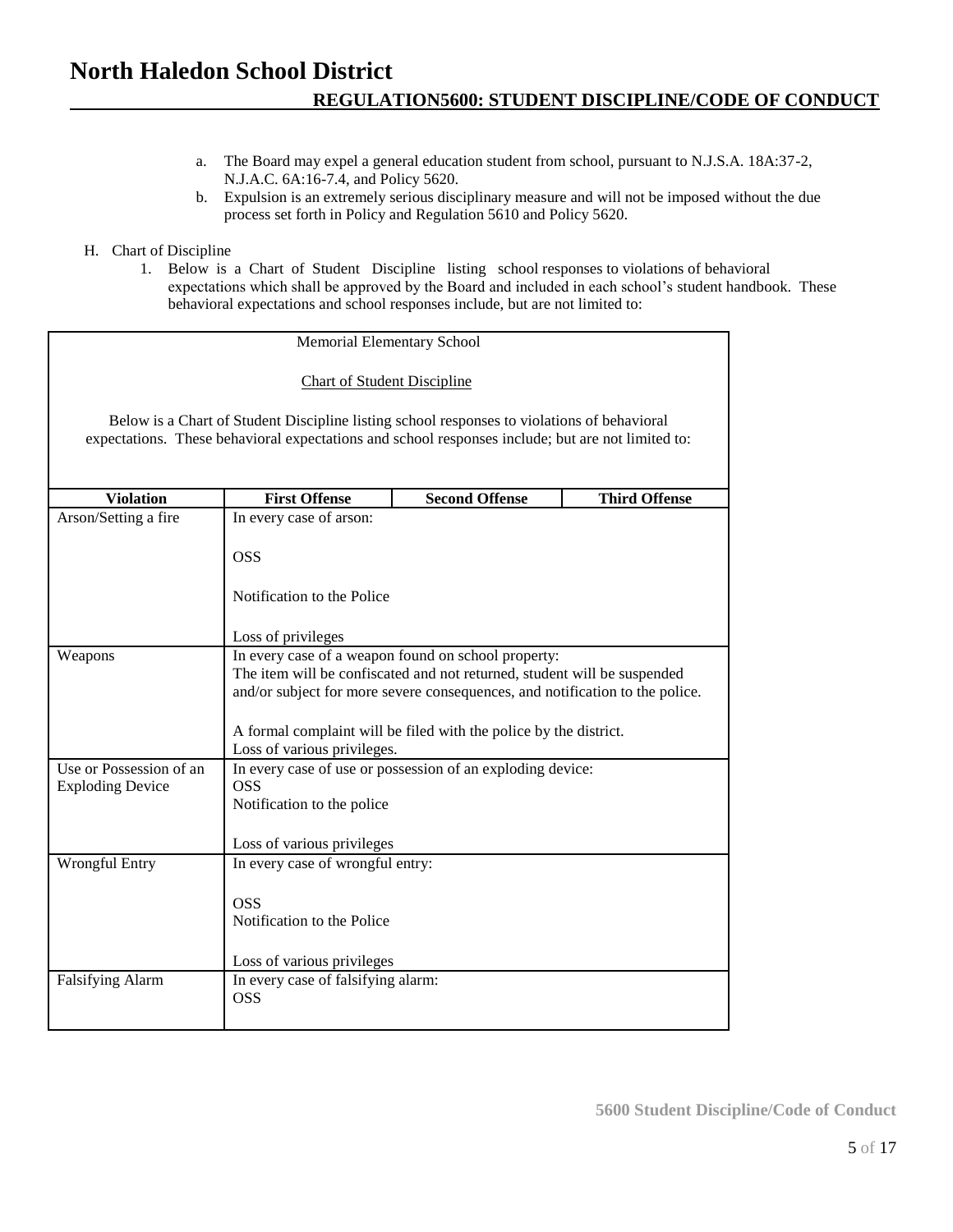## **REGULATION5600: STUDENT DISCIPLINE/CODE OF CONDUCT**

Notification to the Police

Loss of various privileges

| Memorial Elementary School cont'd  |                                    |                                    |                                    |
|------------------------------------|------------------------------------|------------------------------------|------------------------------------|
| <b>Violation</b>                   | <b>First Offense</b>               | <b>Second Offense</b>              | <b>Third Offense</b>               |
| Theft                              | Student will be asked              | Student will be asked              | Student will be asked              |
| *An assessment as to the           | to return or replace the           | to return or replace the           | to return or replace the           |
| level of seriousness of the        | $item(s)$ .                        | item(s).                           | $item(s)$ .                        |
| theft will be made and             |                                    |                                    |                                    |
| appropriate consequences<br>issued | Parent notification                | Parent notification                | Parent notification                |
|                                    | Administrative                     | ISS up to 3                        | OSS up to 5                        |
|                                    | Detention                          |                                    |                                    |
|                                    |                                    | Possible referral to the           | Possible referral to the           |
|                                    | Possible referral to the           | Police                             | Police                             |
|                                    | Police                             |                                    |                                    |
|                                    |                                    | Possible referral to               | Referral to school                 |
|                                    | Possible loss of                   | school counselor                   | counselor                          |
|                                    | privileges                         |                                    |                                    |
|                                    |                                    | Loss of privileges                 | Loss of privileges                 |
| Vandalism / Destruction            | Student's parent (s) or            | Student will be held               | Student will be held               |
| of Property                        | guardian will be held              | responsible for cost of            | responsible for cost of            |
|                                    | responsible for cost of            | damaged property to                | damaged property to                |
|                                    | damaged property to                | clean or replace.                  | clean or replace.                  |
|                                    | clean or replace.                  |                                    |                                    |
|                                    |                                    | <b>Parental Notification</b>       | <b>Parental Notification</b>       |
|                                    | <b>Parental Notification</b>       |                                    |                                    |
|                                    |                                    | $ISS - 1$ Day                      | OSS 1-3 days                       |
|                                    | Admin. Detention                   |                                    |                                    |
|                                    |                                    | <b>Possible Notification</b>       | <b>Possible Notification</b>       |
|                                    | <b>Possible Notification</b>       | to the Police                      | to the Police                      |
|                                    | to the Police                      | Loss of various                    | Loss of various                    |
|                                    |                                    | privileges                         | privileges                         |
| Substance/Tobacco Abuse            | Immediate medical                  | Immediate medical                  | Immediate medical                  |
|                                    | screening, evaluation,             | screening, evaluation,             | screening, evaluation,             |
| (Use, possession, and/or           | assessment by medical<br>examiner. | assessment by medical<br>examiner. | assessment by medical<br>examiner. |
| distribution)                      |                                    |                                    |                                    |
|                                    | Police notification                | Police notification                | Police notification                |
|                                    |                                    |                                    |                                    |
|                                    | OSS 4 Days                         | OSS 10 Days                        | OSS pending                        |
|                                    |                                    |                                    | Superintendent review              |
|                                    | Re-entry meeting with              | Re-entry meeting with              | and/or heading with                |
|                                    | parents, administration            | parents, administration            | <b>BOE</b> for Expulsion           |
|                                    | and school personnel               | and school personnel               |                                    |
|                                    |                                    |                                    |                                    |
|                                    |                                    |                                    |                                    |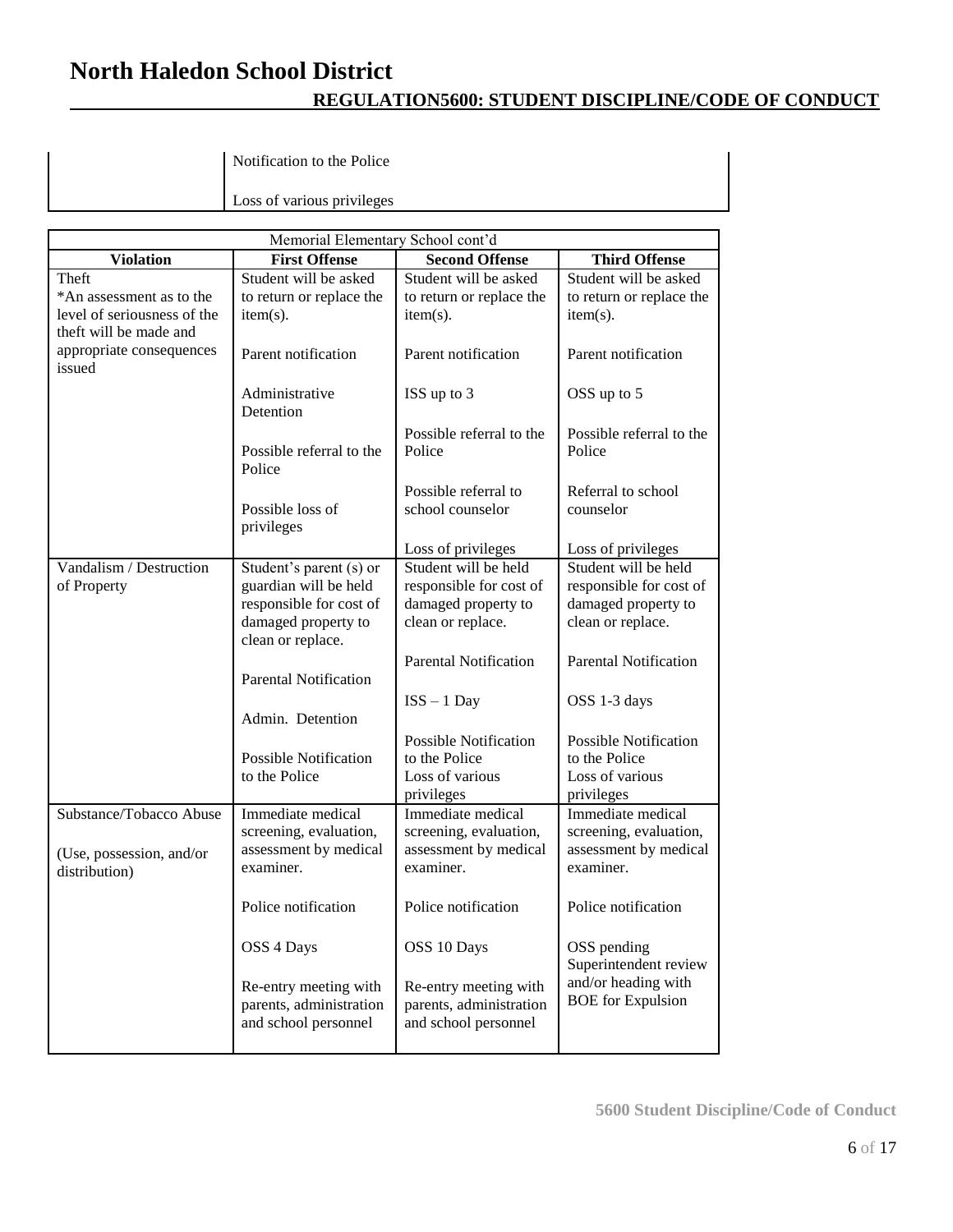|                             | Phone taken from                | Phone taken from               | Phone taken from                   |
|-----------------------------|---------------------------------|--------------------------------|------------------------------------|
|                             | student and held in             | student and held in            | student and held in                |
| Cell Phone                  | office                          | office                         | office                             |
|                             |                                 |                                |                                    |
|                             | Student may pick up             | Parent must pick up            | Parent must pick up                |
|                             | phone after school              | phone after school             | phone after school                 |
|                             |                                 |                                |                                    |
|                             |                                 |                                | Administrative                     |
|                             |                                 |                                | detention                          |
| Fighting                    | Administrative                  | ISS 1 day                      | Up to 3 days OSS                   |
|                             | Detention                       |                                |                                    |
| Two or more parties         |                                 | Loss of various                | Loss of various                    |
| contributing to a situation | Loss of various                 | privileges                     | privileges                         |
| by physical activity        | privileges                      |                                |                                    |
|                             |                                 | Possible referral to           | Referral to school                 |
|                             | Possible referral to            | school counselor               | counselor                          |
|                             | school counselor                |                                |                                    |
| Causing serious physical    | OSS 1 day                       | Up to 3 days OSS               | Up to 5 days OSS                   |
| injury to another person    |                                 |                                |                                    |
|                             | Loss of various                 | Loss of various                | Loss of various                    |
|                             | privileges                      | privileges                     | privileges                         |
|                             |                                 |                                |                                    |
|                             | Referral to school              | Referral to school             | Referral to a school               |
|                             | counselor                       | counselor                      | counselor                          |
|                             |                                 |                                |                                    |
|                             |                                 |                                | Possible notification              |
|                             |                                 |                                | to outside services                |
| Aggressive Behavior         | 2 day Administrative            | 3-5 Administrative             | ISS 1 day                          |
|                             | Detention                       | Detention                      |                                    |
|                             | <b>Parent Notification</b>      |                                | <b>Parent Notification</b>         |
|                             |                                 | <b>Parent Notification</b>     |                                    |
|                             | Loss of various                 |                                | Loss of various                    |
|                             | privileges                      | Loss of various                | privileges                         |
|                             |                                 | privileges                     |                                    |
|                             |                                 |                                | Referral to school                 |
|                             |                                 | Possible referral to           | counselor                          |
|                             |                                 | school counselor               |                                    |
| Tardiness                   | Up to $5th$ tardy,              | $7th$ -10 <sup>th</sup> tardy, | After 10 <sup>th</sup> tardy, I&RS |
|                             | communication home              | administrative                 | referral. Parent will              |
|                             | by classroom teacher            | detentions would occur         | attend I&RS meeting.               |
|                             | should occur. At                | during this tardy range.       |                                    |
|                             | $6th$ tardy, teacher            | I&RS referral could            |                                    |
|                             | detention (after                | occur and discussed            |                                    |
|                             | school). Letter home            | during conference with         |                                    |
|                             | by administration<br>indicating | parent.                        |                                    |
|                             | reoccurrence would              |                                |                                    |
|                             |                                 |                                |                                    |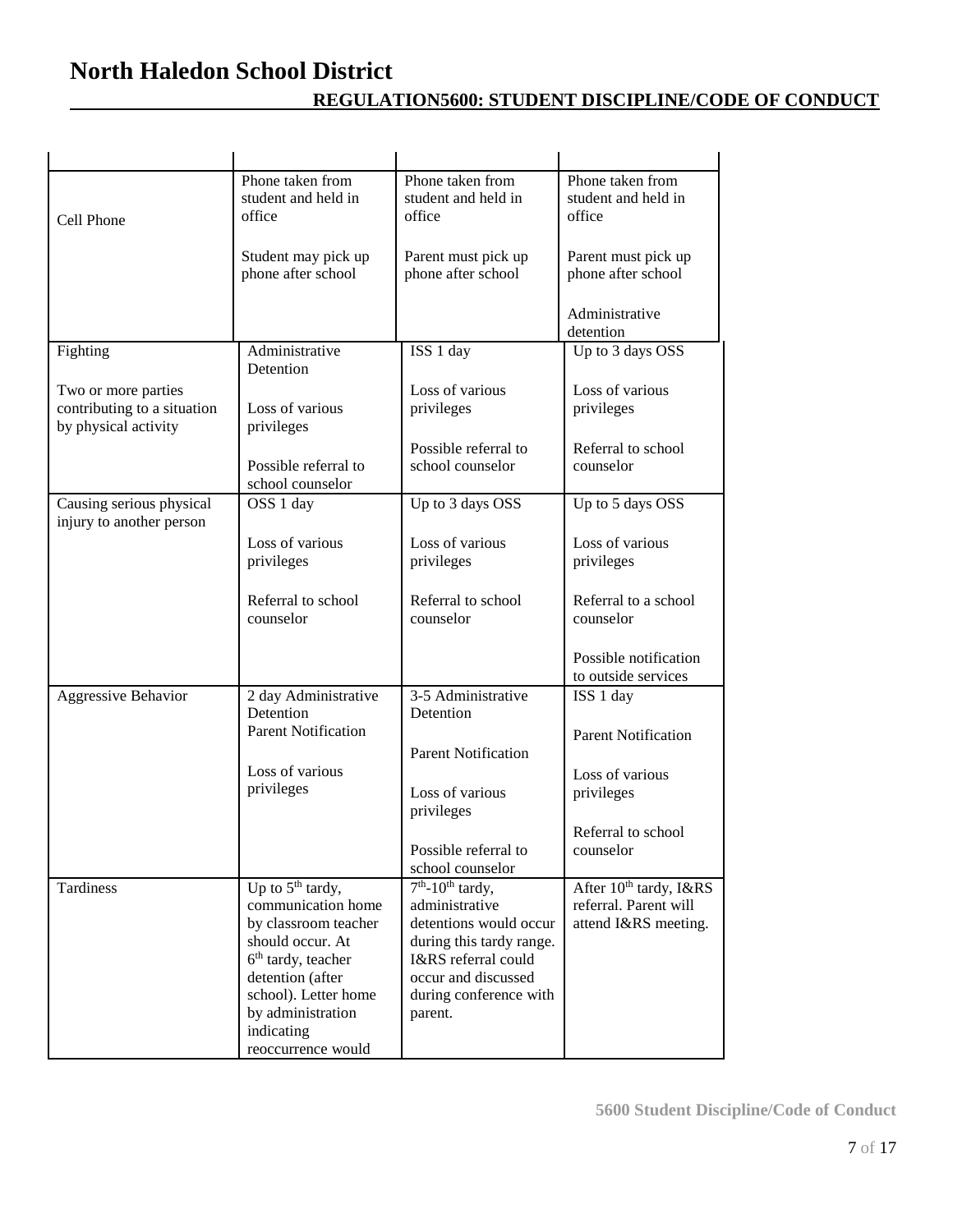|                                                       | warrant admin<br>detention and<br>conference.                   |                                                                 |                                           |
|-------------------------------------------------------|-----------------------------------------------------------------|-----------------------------------------------------------------|-------------------------------------------|
| Truancy/Excused Absences                              | Pursuant with Policy<br>#5200 regulations                       | Pursuant with Policy<br>#5200 regulations                       | Pursuant with Policy<br>#5200 regulations |
| Leaving Assigned<br>Location without<br>permission    | Up to 2 Days of<br>Administrative<br>Detention                  | Up to 4 Days of<br>Administrative<br>Detention                  | ISS 1 day<br><b>Parent Notification</b>   |
|                                                       | <b>Parent Notification</b>                                      | <b>Parent Notification</b>                                      | Loss of various<br>privileges             |
|                                                       | Possible loss of<br>various privileges                          | Loss of various<br>privileges                                   |                                           |
| <b>Cutting Detention</b>                              | 1 Additional Detention                                          | 2 Additional Detention                                          | ISS 1 Day                                 |
| Insubordination/Willful<br>Disobedience/              | <b>Parent Notification</b><br>Parent Notification by<br>Faculty | <b>Parent Notification</b><br>Parent Notification by<br>Faculty | <b>Parent Notification</b><br>ISS 1 Day   |
| Disrespectful                                         | Loss of various<br>privileges                                   | Loss of various<br>privileges                                   | Parent Notification by<br>Administration  |
|                                                       |                                                                 | 1 Day Administrative<br>Detention                               | Loss of various<br>privileges             |
|                                                       |                                                                 | Possible referral to<br>school counselor                        | Referral to school<br>counselor           |
| Disruptive Behaviors that<br>Interferes with the      | Parent Notification by<br>Faculty                               | Parent Notification by<br>Faculty                               | ISS 1 Day                                 |
| <b>Educational Process</b><br>and/or school operation | Loss of various<br>privileges                                   | Loss of various<br>privileges                                   | Parent Notification by<br>Administration  |
|                                                       | Possible referral to<br>school counselor                        | 1 Day Administrative<br>Detention                               | Loss of various<br>privileges             |
|                                                       |                                                                 | Possible referral to<br>school counselor                        | Referral to school<br>counselor           |
| <b>Inappropriate Dress</b>                            | Parent Notification by<br><b>School Nurse</b>                   | Parent Notification by<br><b>School Nurse</b>                   | Parent Notification by<br>Administration  |
|                                                       | Corrective action taken                                         | Corrective action taken                                         | Corrective action<br>taken                |
|                                                       | Student counseled on<br>school policy by<br><b>School Nurse</b> | Student counseled on<br>school policy by<br><b>School Nurse</b> |                                           |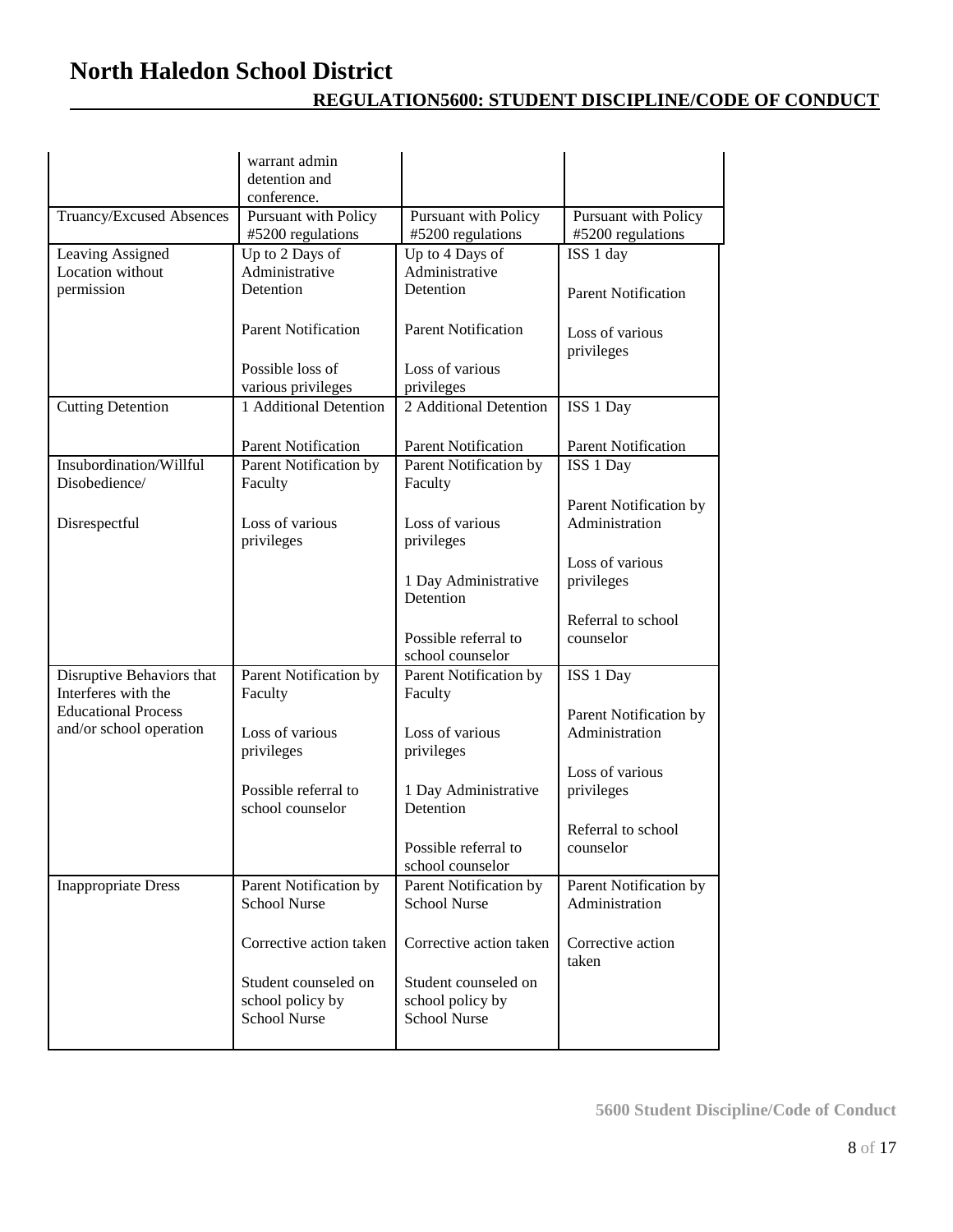| Possible<br>Administrative<br>Detention | Student counseled on<br>school policy by<br><b>School Nurse</b> |
|-----------------------------------------|-----------------------------------------------------------------|
|                                         | Administration<br>Detention                                     |

| Inappropriate Language                                              | Parent Notification by<br>Faculty | Parent Notification by<br>Faculty      | Parent Notification by<br>Administration                 |
|---------------------------------------------------------------------|-----------------------------------|----------------------------------------|----------------------------------------------------------|
|                                                                     | <b>Faculty Reprimand</b>          | Administrative<br>Detention            | Up to 2 Administrative<br><b>Detentions/Possible ISS</b> |
|                                                                     | Loss of various                   |                                        | 1 Day                                                    |
|                                                                     | privileges                        | Loss of various<br>privileges          | Loss of various                                          |
|                                                                     |                                   |                                        | privileges                                               |
|                                                                     |                                   | Possible referral to                   |                                                          |
|                                                                     |                                   | school counselor                       | Referral to school<br>counselor                          |
| Misuse of Computer<br><b>Networks</b>                               | Parent Notification by<br>Faculty | Parent Notification by<br>Faculty      | Parent Notification by<br>Administration                 |
| *An assessment of the<br>level of seriousness of<br>misuse/abuse of | Subject to loss of<br>privileges  | Subject to loss of<br>privileges       | Extended or permanent<br>loss of privileges              |
| technology will be made<br>and appropriate<br>consequences issued   |                                   | Administrative<br>Detention            | Up to 2 Administrative<br>Detentions                     |
| Academic Dishonesty/<br>Cheating                                    | Parent Notification by<br>Faculty | Parent Notification by<br>Faculty      | Parent Notification by<br>Administration                 |
|                                                                     | Possible Zero on<br>Assignment    | Zero on Assignment                     | Zero on Assignment<br>ISS 1 day                          |
|                                                                     | Loss of various<br>privileges     | Administrative<br>Detention            |                                                          |
|                                                                     |                                   | Possible loss of various<br>privileges |                                                          |
| Plagiarism                                                          | Parent Notification by            | <b>Parent Notification by</b>          | <b>Parent Notification by</b>                            |
|                                                                     | Faculty                           | faculty                                | Administration                                           |
|                                                                     | Reduction in grade                | Zero on Assignment                     | Zero on Assignment<br>ISS 1 day                          |
|                                                                     | Administrative                    | Administrative                         |                                                          |
|                                                                     | Detention                         | Detention                              |                                                          |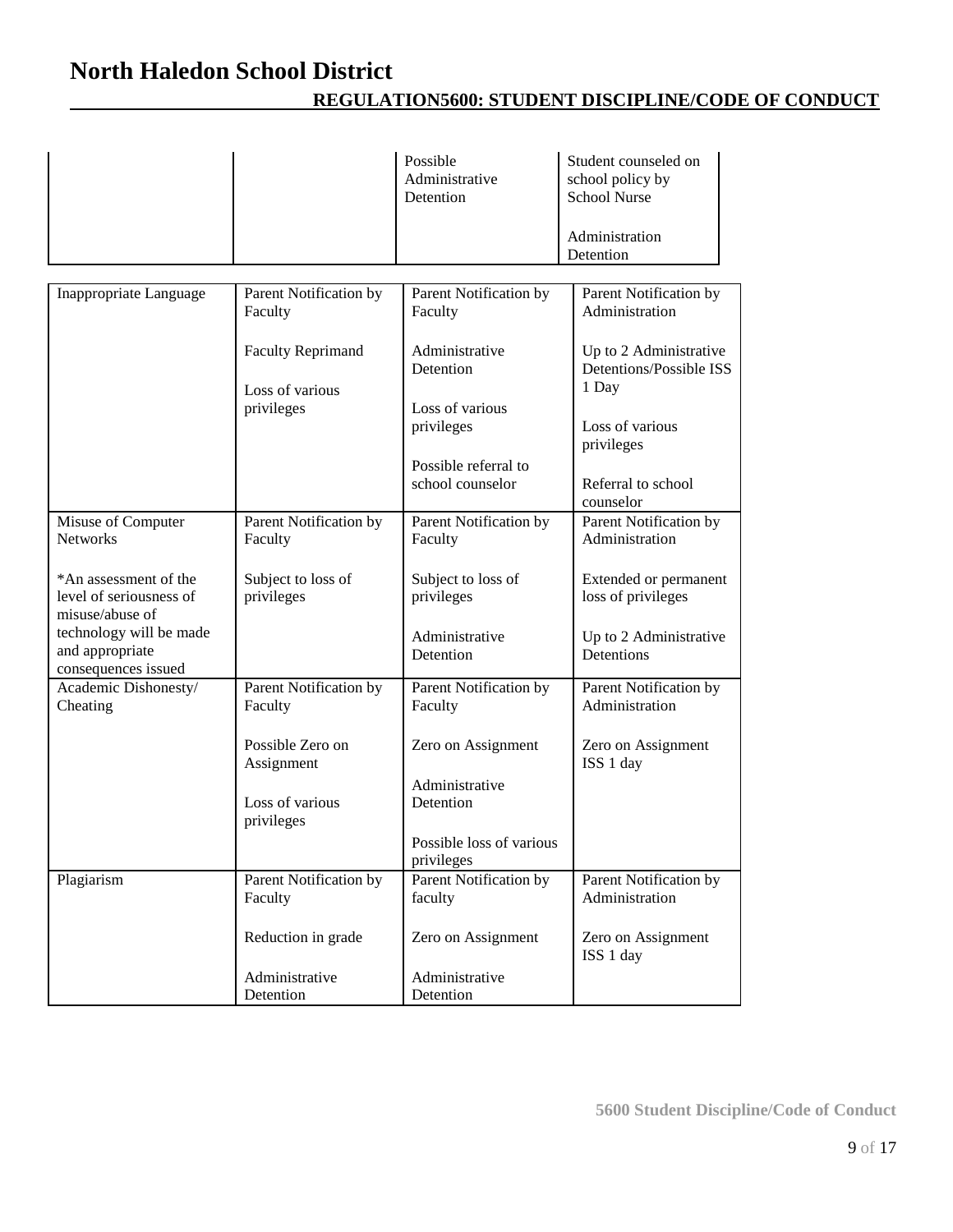| Forgery                                                                                                                                                                                                                                                                                                                                                                                                                                                                                 | Parent Notification by<br>Faculty | Parent Notification by<br>Faculty | Parent Notification by<br>Administration       |  |
|-----------------------------------------------------------------------------------------------------------------------------------------------------------------------------------------------------------------------------------------------------------------------------------------------------------------------------------------------------------------------------------------------------------------------------------------------------------------------------------------|-----------------------------------|-----------------------------------|------------------------------------------------|--|
|                                                                                                                                                                                                                                                                                                                                                                                                                                                                                         | Administrative<br>Detention       | Administrative<br>Detention       | Up to 2 days of<br>Administrative<br>Detention |  |
| Sexual Harassment                                                                                                                                                                                                                                                                                                                                                                                                                                                                       | ISS 1 Day                         | Up to 3 days OSS                  | Up to 9 days OSS<br><b>Parent Notification</b> |  |
|                                                                                                                                                                                                                                                                                                                                                                                                                                                                                         | <b>Parent Notification</b>        | <b>Parent Notification</b>        |                                                |  |
|                                                                                                                                                                                                                                                                                                                                                                                                                                                                                         | Memorial Elementary School cont'd |                                   |                                                |  |
| Appropriate incident reports will be completed for all Code of Conduct infractions and submitted<br>to Administration for documentation purposes within one school day.<br>Administrative Detention is subject to be implemented during After School until 3:30pm after<br>parent notification by faculty or administration, or prior to the start of school (Morning Detention).<br>This Code of Conduct was developed in accordance with BOE Policy/Regulation on Discipline<br>5600. |                                   |                                   |                                                |  |
| Classroom rules developed by students and teachers still apply.                                                                                                                                                                                                                                                                                                                                                                                                                         |                                   |                                   |                                                |  |
| The range is used by the administration to determine consequence based on frequency and/or<br>severity of the infraction.                                                                                                                                                                                                                                                                                                                                                               |                                   |                                   |                                                |  |

| <b>High Mountain School</b>                                                                 |                                                                                                   |                       |                                                           |
|---------------------------------------------------------------------------------------------|---------------------------------------------------------------------------------------------------|-----------------------|-----------------------------------------------------------|
| <b>Chart of Student Discipline</b>                                                          |                                                                                                   |                       |                                                           |
| Below is a Chart of Student Discipline listing school responses to violations of behavioral |                                                                                                   |                       |                                                           |
|                                                                                             | expectations. These behavioral expectations and school responses include; but are not limited to: |                       |                                                           |
| <b>Violation</b>                                                                            | <b>First Offense</b>                                                                              | <b>Second Offense</b> | <b>Third Offense</b>                                      |
| Arson/Setting a fire                                                                        | In every case of arson:                                                                           | Arson/Setting a fire  | In every case of arson:                                   |
|                                                                                             | <b>OSS</b>                                                                                        |                       | <b>OSS</b>                                                |
|                                                                                             | Notification to the<br>Police                                                                     |                       | Notification to the<br>Police                             |
|                                                                                             | Loss of privileges                                                                                |                       | Loss of privileges                                        |
| Weapons                                                                                     | In every case of a<br>weapon found on<br>school property:                                         | Weapons               | In every case of a<br>weapon found on<br>school property: |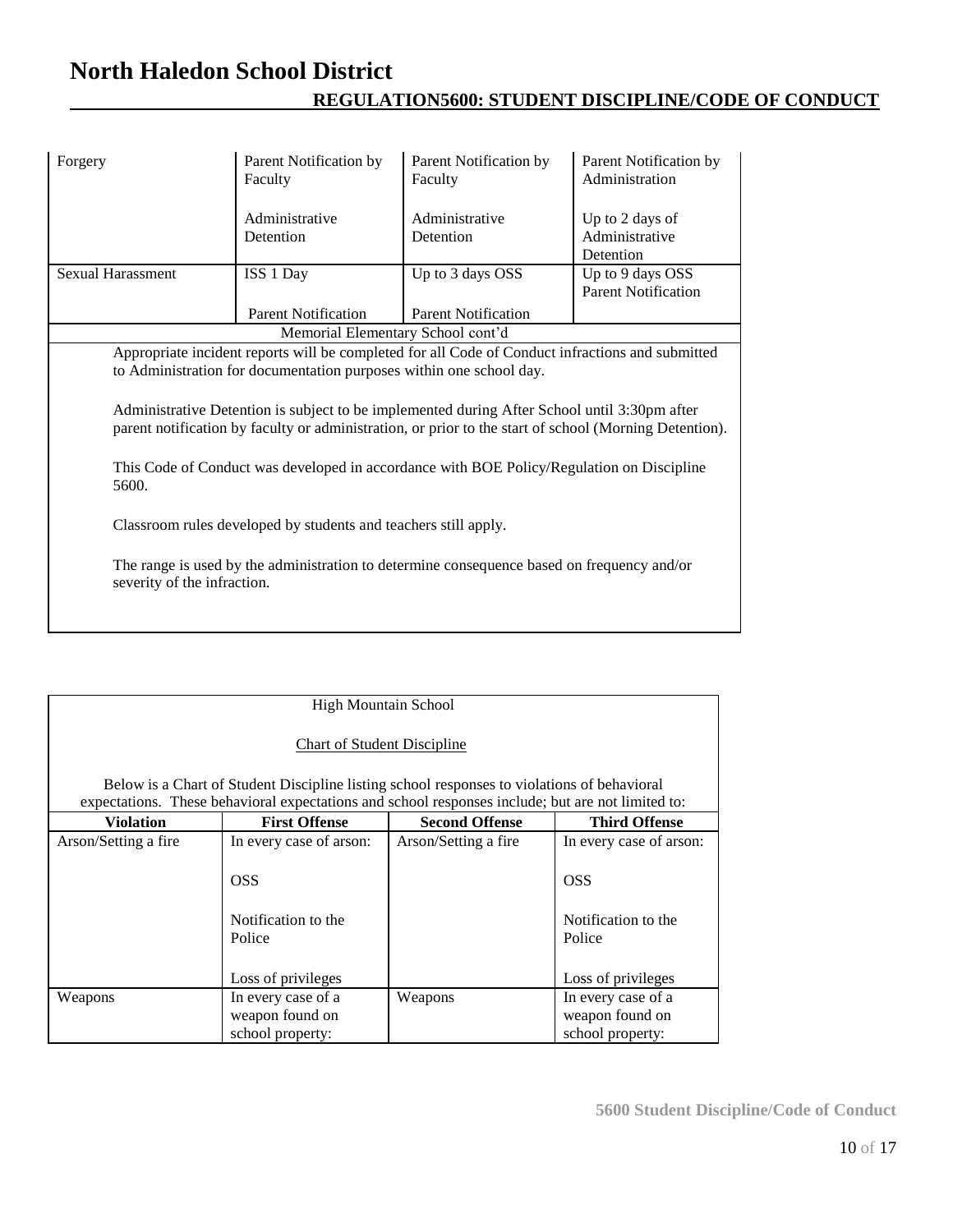|                                                                                                                                  | The item will be<br>confiscated and not<br>returned, student will<br>be suspended and/or<br>subject for more severe<br>consequences, and<br>notification to the<br>police.<br>A formal complaint |                                                                                         | The item will be<br>confiscated and not<br>returned, student will<br>be suspended and/or<br>subject for more severe<br>consequences, and<br>notification to the<br>police.<br>A formal complaint |
|----------------------------------------------------------------------------------------------------------------------------------|--------------------------------------------------------------------------------------------------------------------------------------------------------------------------------------------------|-----------------------------------------------------------------------------------------|--------------------------------------------------------------------------------------------------------------------------------------------------------------------------------------------------|
|                                                                                                                                  | will be filed with the<br>police by the district.<br>Loss of various<br>privileges.                                                                                                              |                                                                                         | will be filed with the<br>police by the district.<br>Loss of various<br>privileges.                                                                                                              |
| Use or Possession of an<br><b>Exploding Device</b>                                                                               | In every case of use or<br>possession of an<br>exploding device:<br><b>OSS</b><br>Notification to the<br>police<br>Loss of various                                                               | Use or Possession of an<br><b>Exploding Device</b>                                      | In every case of use or<br>possession of an<br>exploding device:<br><b>OSS</b><br>Notification to the<br>police<br>Loss of various                                                               |
| <b>Wrongful Entry</b>                                                                                                            | privileges<br>In every case of<br>wrongful entry:<br><b>OSS</b><br>Notification to the<br>Police<br>Loss of various<br>privileges                                                                | <b>Wrongful Entry</b>                                                                   | privileges<br>In every case of<br>wrongful entry:<br><b>OSS</b><br>Notification to the<br>Police<br>Loss of various<br>privileges                                                                |
| <b>Falsifying Alarm</b>                                                                                                          | In every case of<br>falsifying alarm:<br><b>OSS</b><br>Notification to the<br>Police<br>Loss of various<br>privileges                                                                            | <b>Falsifying Alarm</b>                                                                 | In every case of<br>falsifying alarm:<br><b>OSS</b><br>Notification to the<br>Police<br>Loss of various<br>privileges                                                                            |
| Theft<br>*An assessment as to the<br>level of seriousness of<br>the theft will be made<br>and appropriate<br>consequences issued | Student will be asked<br>to return or replace the<br>$item(s)$ .<br>Parent notification                                                                                                          | Student will be asked to<br>return or replace the<br>$item(s)$ .<br>Parent notification | Student will be asked<br>to return or replace the<br>$item(s)$ .<br>Parent notification                                                                                                          |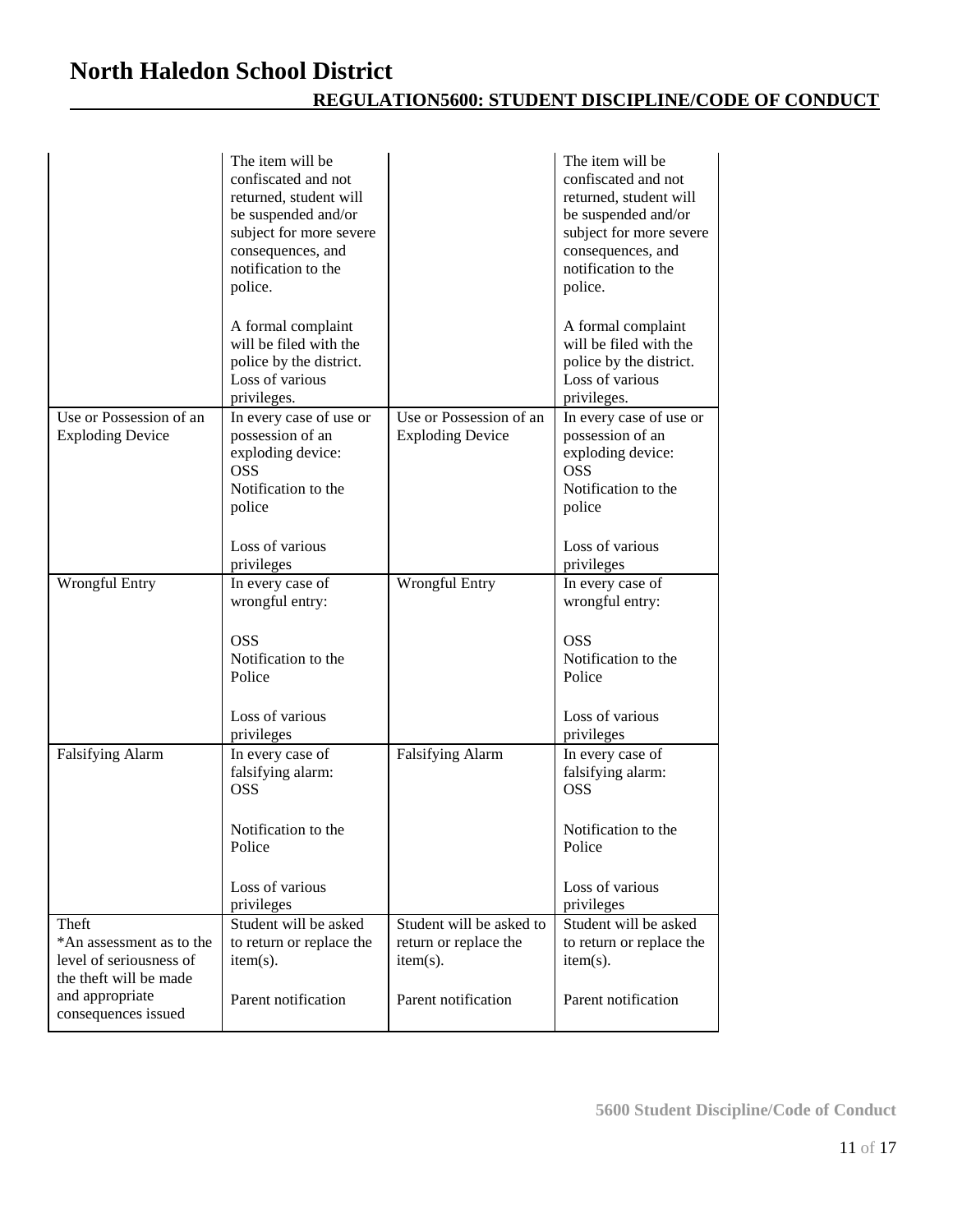|                                           | <b>OSS</b>                                                                                                              | OSS up to 3                                                                                 | OSS up to 5                                                                                 |
|-------------------------------------------|-------------------------------------------------------------------------------------------------------------------------|---------------------------------------------------------------------------------------------|---------------------------------------------------------------------------------------------|
|                                           | Possible referral to the<br>Police                                                                                      | Possible referral to the<br>Police                                                          | Possible referral to the<br>Police                                                          |
|                                           | Possible loss of<br>privileges                                                                                          | Loss of privileges                                                                          | Loss of privileges                                                                          |
| Vandalism / Destruction<br>of Property    | Student's parent (s) or<br>guardian will be held<br>responsible for cost of<br>damaged property to<br>clean or replace. | Student will be held<br>responsible for cost of<br>damaged property to<br>clean or replace. | Student will be held<br>responsible for cost of<br>damaged property to<br>clean or replace. |
|                                           | <b>Parental Notification</b>                                                                                            | <b>Parental Notification</b>                                                                | <b>Parental Notification</b>                                                                |
|                                           | Admin. Detention                                                                                                        | $ISS - 1$ Day                                                                               | OSS 1-3 days                                                                                |
|                                           | Possible Notification to<br>the Police                                                                                  | Possible Notification to<br>the Police<br>Loss of various<br>privileges                     | <b>Possible Notification</b><br>to the Police<br>Loss of various<br>privileges              |
| Substance/Tobacco                         | Immediate medical                                                                                                       | Immediate medical                                                                           | Immediate medical                                                                           |
| Abuse                                     | screening, evaluation,                                                                                                  | screening, evaluation,                                                                      | screening, evaluation,                                                                      |
| (Use, possession, and/or<br>distribution) | assessment by medical<br>examiner.                                                                                      | assessment by medical<br>examiner.                                                          | assessment by medical<br>examiner.                                                          |
|                                           | Police notification                                                                                                     | Police notification                                                                         | Police notification                                                                         |
|                                           | OSS 4 Days                                                                                                              | OSS 10 Days                                                                                 | OSS pending<br>superintendent review                                                        |
|                                           | Re-entry meeting with<br>parents, administration<br>and school personnel                                                | Re-entry meeting with<br>parents, administration<br>and school personnel                    | and/or heading with<br><b>BOE</b> for Expulsion                                             |
|                                           | Phone taken from                                                                                                        | Phone taken from                                                                            | Phone taken from                                                                            |
| Cell Phone                                | student and held in<br>office                                                                                           | student and held in<br>office                                                               | student and held in<br>office                                                               |
|                                           | Student may pick up<br>phone after school                                                                               | Parent must pick up<br>phone after school                                                   | Parent must pick up<br>phone after school                                                   |
|                                           |                                                                                                                         |                                                                                             | Administrative<br>detention                                                                 |
| Fighting                                  | ISS 1 day                                                                                                               | Up to 3 days OSS                                                                            | Up to 5 days OSS                                                                            |
| Two or more parties<br>contributing to a  | Loss of various<br>privileges                                                                                           | Loss of various<br>privileges                                                               | Loss of various<br>privileges                                                               |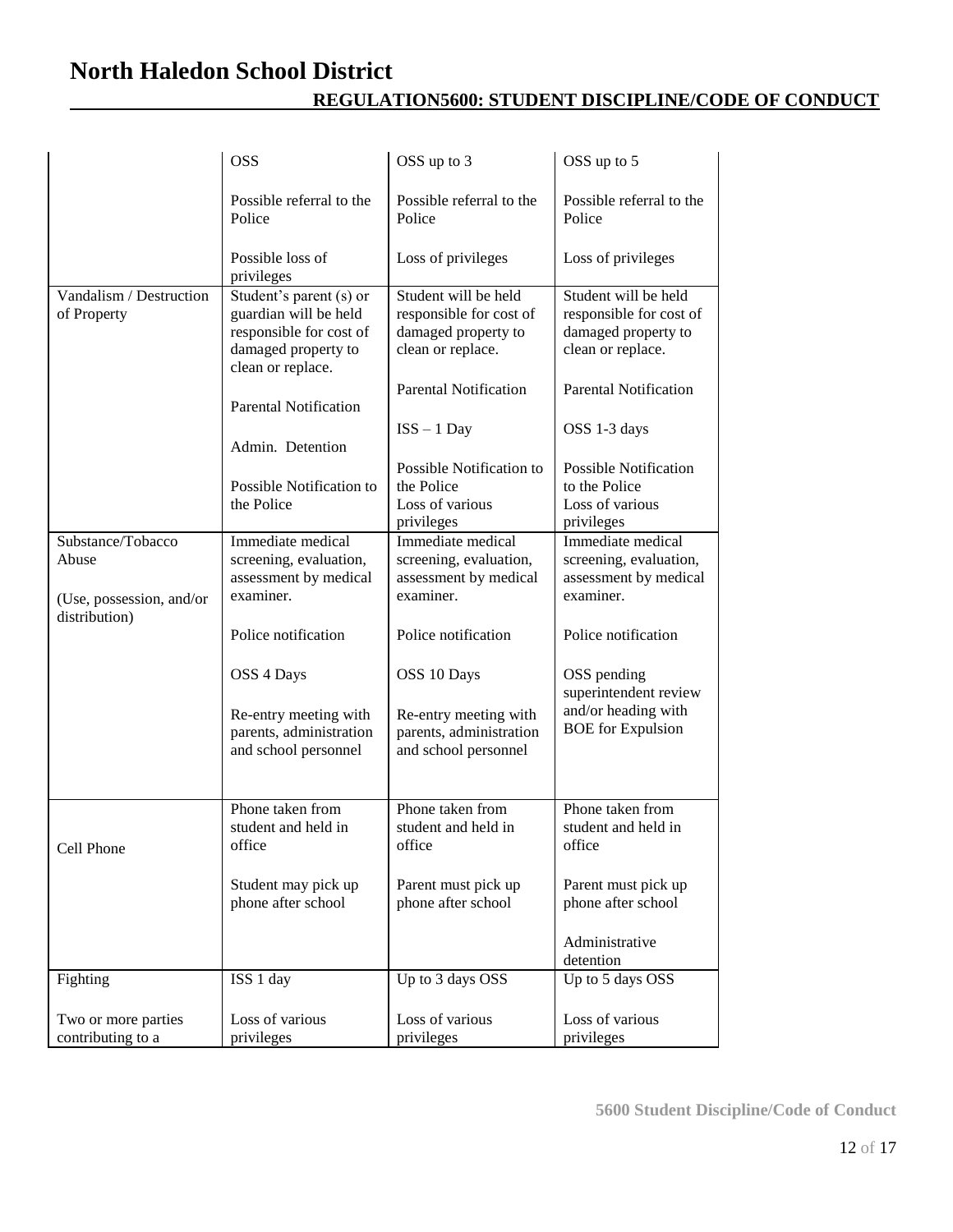| situation by physical<br>activity                       |                                                                                                                                                                                                                                                                                                   |                                                                                                                                                                                             |                                                                                |
|---------------------------------------------------------|---------------------------------------------------------------------------------------------------------------------------------------------------------------------------------------------------------------------------------------------------------------------------------------------------|---------------------------------------------------------------------------------------------------------------------------------------------------------------------------------------------|--------------------------------------------------------------------------------|
| Causing serious physical<br>injury to another person    | OSS 1 day                                                                                                                                                                                                                                                                                         | Up to 3 days OSS                                                                                                                                                                            | Up to 5 days OSS                                                               |
|                                                         | Loss of various<br>privileges                                                                                                                                                                                                                                                                     | Loss of various<br>privileges                                                                                                                                                               | Loss of various<br>privileges                                                  |
| Aggressive Behavior                                     | 2 day Administrative<br>Detention                                                                                                                                                                                                                                                                 | 3-5 Administrative<br>Detention                                                                                                                                                             | ISS 1 day                                                                      |
|                                                         | <b>Parent Notification</b>                                                                                                                                                                                                                                                                        | <b>Parent Notification</b>                                                                                                                                                                  | <b>Parent Notification</b>                                                     |
|                                                         | Loss of various<br>privileges                                                                                                                                                                                                                                                                     | Loss of various<br>privileges                                                                                                                                                               | Loss of various<br>privileges                                                  |
|                                                         |                                                                                                                                                                                                                                                                                                   |                                                                                                                                                                                             |                                                                                |
| Truancy / Tardiness                                     | Up to 5 <sup>th</sup> tardy,<br>communication home<br>via classroom teacher<br>should occur. At<br>6 <sup>th</sup> tardy, teacher<br>detention (after<br>school). Letter home<br>by administration to<br>indicate reoccurrence<br>would warrant<br>administration<br>detention and<br>conference. | 7 <sup>th</sup><br>10 <sup>th</sup> tardy. Administrative<br>detentions (after<br>school). Parent<br>conference during this<br>range. I&RS referral<br>could occur if behavior<br>persists. | After 10 <sup>th</sup> tardy, I&RS<br>referral. Parent will<br>attend meeting. |
| Class Cutting / Leaving<br><b>Assigned Location</b>     | <b>Faculty Detention</b>                                                                                                                                                                                                                                                                          | 2 Administrative<br>Detention                                                                                                                                                               | ISS 1 day                                                                      |
| without permission                                      | Parent Notification by<br>faculty                                                                                                                                                                                                                                                                 | Parent Notification by<br>administration                                                                                                                                                    | Parent Notification by<br>Administration                                       |
|                                                         |                                                                                                                                                                                                                                                                                                   |                                                                                                                                                                                             | Loss of various<br>privileges                                                  |
| <b>Cutting Detention</b>                                | 1 Additional Detention                                                                                                                                                                                                                                                                            | 2 Additional Detention                                                                                                                                                                      |                                                                                |
|                                                         | Parent Notification by<br>faculty                                                                                                                                                                                                                                                                 | Parent Notification by<br>faculty                                                                                                                                                           |                                                                                |
| Insubordination/Willful<br>Disobedience/                | <b>Faculty Detention</b>                                                                                                                                                                                                                                                                          | Up to 3 Faculty Detention                                                                                                                                                                   | ISS 1 Day                                                                      |
| Disrespectful                                           | Parent Notification by<br>Faculty                                                                                                                                                                                                                                                                 | Parent Notification by<br>Faculty                                                                                                                                                           | Parent Notification by<br>Administration                                       |
|                                                         |                                                                                                                                                                                                                                                                                                   |                                                                                                                                                                                             | Loss of various<br>privileges                                                  |
| <b>Disruptive Behaviors</b><br>that Interferes with the | <b>Faculty Detention</b>                                                                                                                                                                                                                                                                          | Up to 3 Faculty Detention                                                                                                                                                                   | ISS 1 Day                                                                      |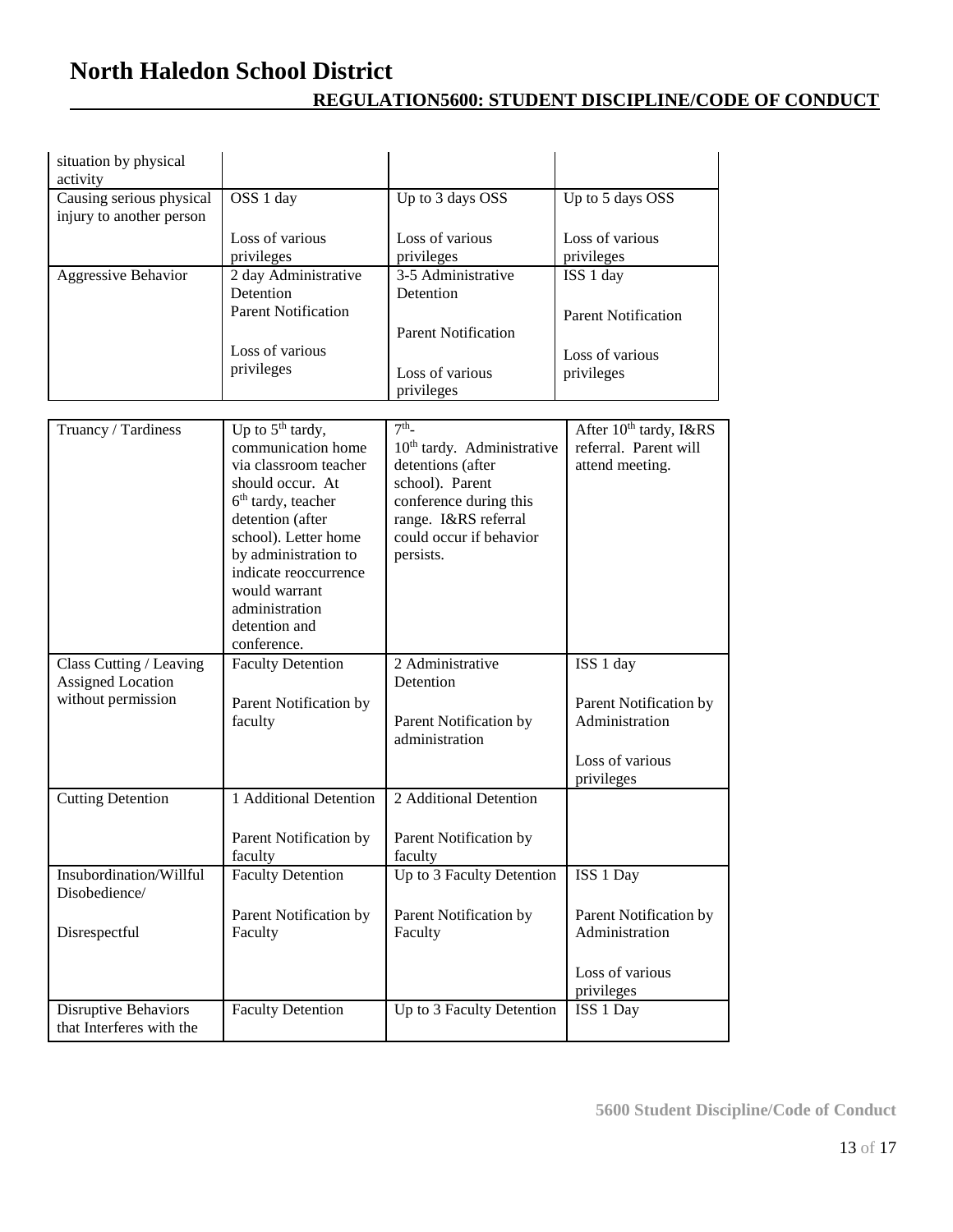| <b>Educational Process</b><br>and/or school operation               | Parent Notification by<br>Faculty                   | Parent Notification by<br>Faculty                | Parent Notification by<br>Administration            |
|---------------------------------------------------------------------|-----------------------------------------------------|--------------------------------------------------|-----------------------------------------------------|
|                                                                     |                                                     |                                                  | Loss of various<br>privileges                       |
| <b>Inappropriate Dress</b>                                          | Parent Notification by<br>Faculty                   | Parent Notification by<br>Faculty                | <b>Parent Notification by</b><br>Administration     |
|                                                                     | Corrective action taken                             | Corrective action taken                          | Corrective action taken                             |
|                                                                     | Student counseled on<br>school policy by<br>teacher | Student counseled on<br>school policy by teacher | Student counseled on<br>school policy by<br>teacher |
|                                                                     |                                                     | <b>Faculty Detention</b>                         | Administration<br>Detention                         |
| Inappropriate Language                                              | Parent Notification by<br>Faculty                   | Parent Notification by<br>Faculty                | Parent Notification by<br>Administration            |
|                                                                     | <b>Faculty Reprimand</b>                            | <b>Faculty Detention</b>                         | Admin. Detention                                    |
| Misuse of Computer<br><b>Networks</b>                               | Parent Notification by<br>Faculty                   | Parent Notification by<br>Faculty                | Parent Notification by<br>Administration            |
| *An assessment of the<br>level of seriousness of<br>misuse/abuse of | Subject to loss of<br>privileges                    | Subject to loss of<br>privileges                 | Extended or permanent<br>loss of privileges         |
| technology will be made<br>and appropriate<br>consequences issued   |                                                     | <b>Faculty Detention</b>                         | Admin. Detention                                    |
| Academic Dishonesty/<br>Cheating                                    | Parent Notification by<br>Faculty                   | Parent Notification by<br>Admin.                 | Parent Notification by<br>Admin.                    |
|                                                                     | Zero on Assignment                                  | Zero on Assignment                               | Zero on Assignment<br>ISS 1 day                     |
|                                                                     | <b>Faculty Detention</b>                            | Admin. Detention                                 |                                                     |
| Plagiarism                                                          | Parent Notification by<br>Faculty                   | Parent Notification by<br>Admin                  | Parent Notification by<br>Admin.                    |
|                                                                     | Reduction in grade                                  | Zero on Assignment                               | Zero on Assignment<br>ISS 1 day                     |
|                                                                     | <b>Faculty Detention</b>                            | Admin. Detention                                 |                                                     |
| Forgery                                                             | Parent Notification by<br>Faculty                   | Parent Notification by<br>Faculty                | Parent Notification by<br>Admin                     |
|                                                                     | <b>Faculty Detention</b>                            | 2 Faculty Detention                              | Admin. Detention                                    |
| Sexual Harassment                                                   | ISS 1 Day                                           | Up to 3 days OSS                                 | Up to 9 days OSS<br>Parent Notification             |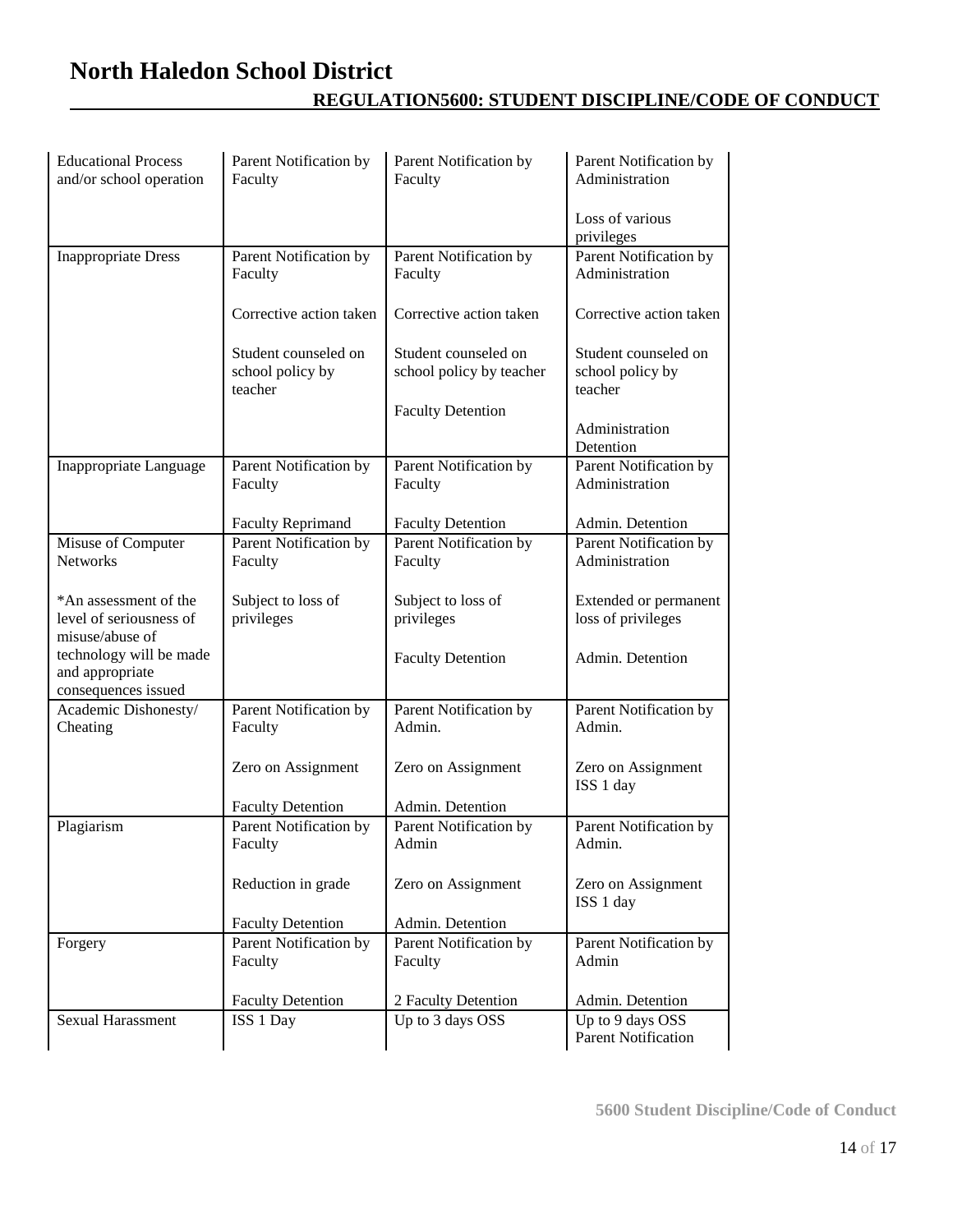| <b>Parent Notification</b> | <b>Parent Notification</b> |  |
|----------------------------|----------------------------|--|
|                            |                            |  |

- 2. The school responses to violations of behavioral expectations that are subject to student discipline including suspension or expulsion pursuant to N.J.S.A. 18A:37-2 outlined in a Chart of Student Discipline shall be consistent with the Board's policies and regulations/procedures on attendance, pursuant to N.J.A.C. 6A:16-7.6 and harassment, intimidation, and bullying, pursuant to N.J.A.C. 6A:16-7.7.
- 3. The Principal or designee will maintain a list of community-based health and social service provider agencies available to support a student and a student's family, as appropriate, and a list of legal resources available to serve the community.
- 4. The Board of Education may deny participation in extra-curricular activities, school functions, sports, graduation exercises, or other privileges as disciplinary sanctions when designed to maintain the order and integrity of the school environment.
- 5. Nothing in Policy and Regulation 5600 shall prevent the school administration from imposing a consequence for unacceptable student conduct not listed or included in a Chart of Student Discipline.
- I. Student Conduct Away from School Grounds
	- 1. The Building Principal or designee has the right to impose a consequence on a student for conduct away from school grounds that is consistent with the Board's Code of Student Conduct, pursuant to N.J.A.C. 6A:16-7.1.
		- a. This authority shall be exercised only when it is reasonably necessary for the student's physical or emotional safety, security, and well-being or for reasons relating to the safety, security, and wellbeing of other students, staff, or school grounds, pursuant to N.J.S.A. 18A:25-2 and 18A:37-2.
		- b. This authority shall be exercised only when the conduct that is the subject of the proposed consequence materially and substantially interferes with the requirements of appropriate discipline in the operation of the school.
		- c. Consequences for conduct away from school grounds shall be handled in accordance with the Board approved Code of Student Conduct, pursuant to N.J.A.C. 6A:16-7.1, Policy and Regulation 5600, and as appropriate, in accordance with N.J.A.C. 6A:16-7-2, 7.3, or 7.4.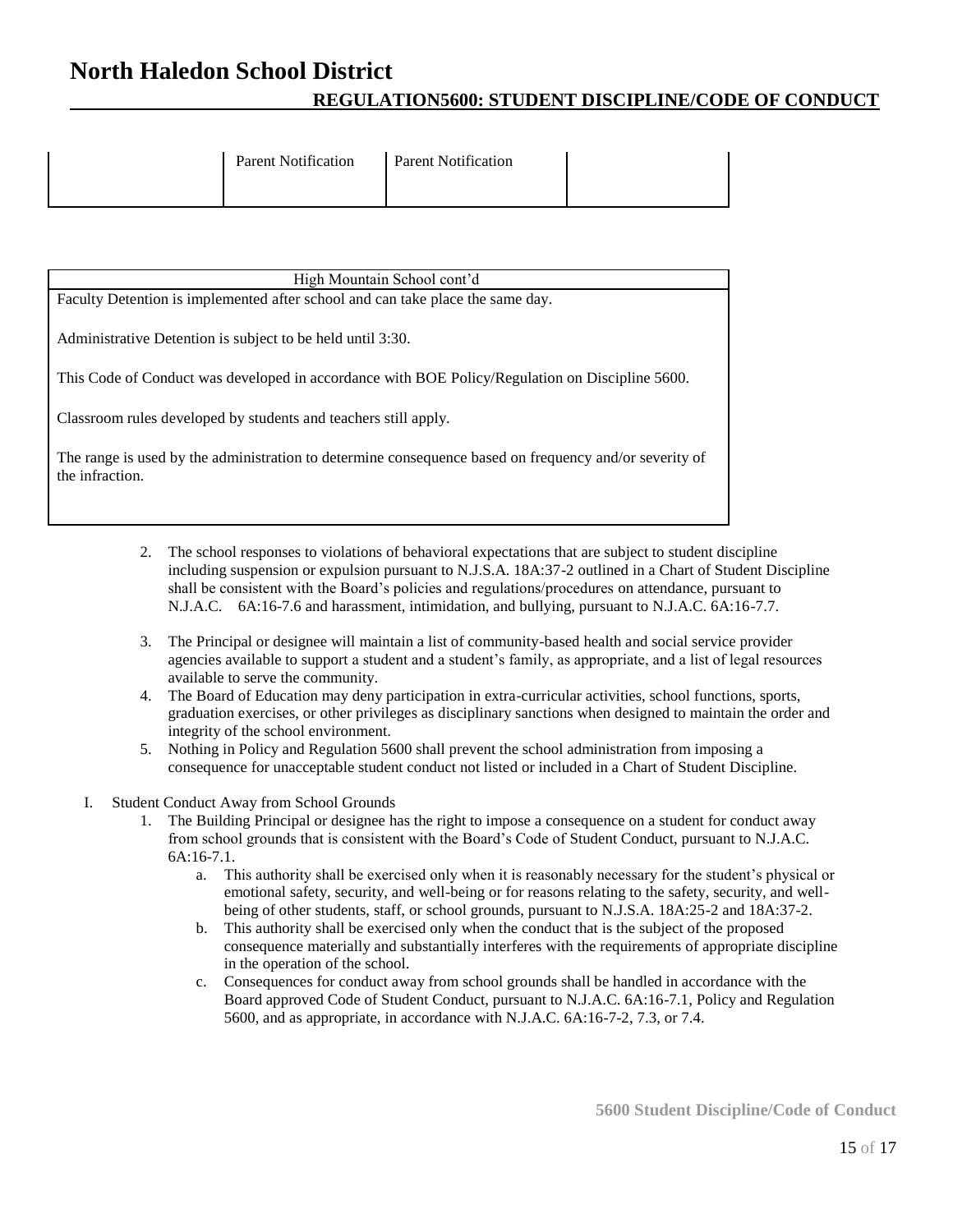2. School authorities shall respond to harassment, intimidation, or bullying that occurs off school grounds, pursuant to N.J.S.A. 18A:37-14 and 15.3 and N.J.A.C. 6A:16-1.3, 7.1, and 7.7.

### J. School Bus Conduct

Violations of the rules regarding student conduct on school buses will be handled as follows:

- 1. The bus driver will report unacceptable conduct to the Principal of the school in which the student is enrolled by submission of a completed written report that includes the name of the student, the school, and the student's conduct.
- 2. The Principal or designee will investigate the matter, which may include meeting with the bus driver, bus aide, other students on the school bus, and the student who was reported by the bus driver.
- 3. The parent will be notified of the student's reported conduct.
- 4. The Principal or designee will make a determination if the student violated behavioral expectations and the discipline to be administered in accordance with the Code of Student Conduct.
- 5. If it is determined the misconduct is severe, the student may be suspended from the bus pending a conference with the parent.

### K. Students with Disabilities

For students with disabilities, subject to Individualized Education Programs in accordance with 20 U.S.C. § 1400 et seq., the Individuals with Disabilities Educational Improvement Act, N.J.A.C 6A:14, and accommodation plans under 29 U.S.C. §§ 794 and 705(20), student discipline and the Code of Student Conduct shall be implemented in accordance with the components of the applicable plans.

#### L. Records

- 1. Instances of student discipline will be recorded in the student's file in strict compliance with N.J.A.C. 6A:32- 7.1 et seq. and Policy and Regulation 8330.
- 2. When a student transfers to a public school district from another public school district, all information in the student's record related to disciplinary actions taken against the student by the school district and any information the school district has obtained pursuant to N.J.S.A. 2A:4A-60, Disclosure of Juvenile Information; Penalties for Disclosure, shall be provided to the receiving public school district, in accordance with the provisions of N.J.S.A. 18A:36-19(a), and N.J.A.C. 6A:32-7.5.
	- a. The record shall be provided within two weeks of the date that the student enrolls in the receiving district.
	- b. Written consent of the parent or adult student shall not be required as a condition of the record transfer; however, written notice of the transfer shall be provided to the parent or the adult student.
- 3. When a student transfers to a private school, which includes all sectarian or nonsectarian, nonprofit, institutional day, or residential schools that provide education for students placed by their parents and that are controlled by other than public authority, all student disciplinary records with respect to suspensions or expulsions, shall be provided by the public school district of residence to the private school upon written request from the private school, in the same manner the records would be provided to a public school, pursuant to 20 U.S.C. § 6301, Title IV § 4155 of the Elementary and Secondary Education Act.
- 4. The Board shall not use a student's past offenses on record to discriminate against the student.
- 5. All student disciplinary records pursuant to N.J.A.C. 6A:16-7 shall conform with the requirements set forth in N.J.A.C. 6A:16-7.8(d).

### M. Annual Review

The Superintendent will designate a school staff member to coordinate an annual review and update of Policy and Regulation 5600. The Superintendent's designee will:

1. Compile an annual summary report of violations of the student behavioral expectations and the associated school responses to the violations in the Student Discipline/Code of Conduct Policy and Regulation.